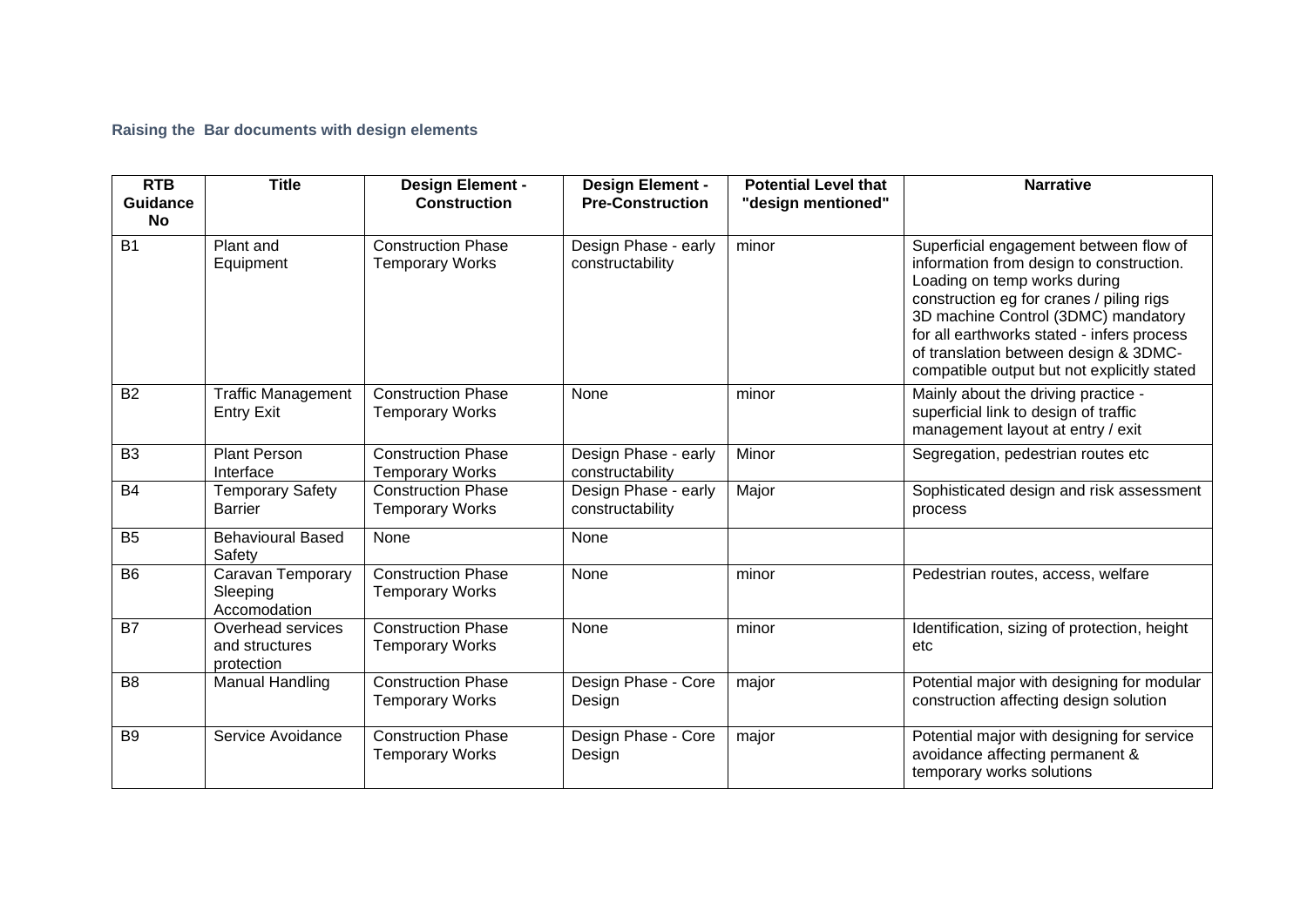| <b>RTB</b><br>Guidance<br>No | <b>Title</b>                                  | <b>Design Element -</b><br><b>Construction</b>      | <b>Design Element -</b><br><b>Pre-Construction</b> | <b>Potential Level that</b><br>"design mentioned" | <b>Narrative</b>                                                                                                                                                                                                               |
|------------------------------|-----------------------------------------------|-----------------------------------------------------|----------------------------------------------------|---------------------------------------------------|--------------------------------------------------------------------------------------------------------------------------------------------------------------------------------------------------------------------------------|
| <b>B10</b>                   | Communication of<br>risk                      | None                                                | None                                               | None                                              |                                                                                                                                                                                                                                |
| <b>B11</b>                   | Influencing driver<br>behaviour               | <b>Construction Phase</b><br><b>Temporary Works</b> | none                                               | minor                                             | Superficial aspects of supplementary<br>signing in roadworks                                                                                                                                                                   |
| <b>B12</b>                   | <b>Occupational Health</b>                    | <b>Construction Phase</b><br><b>Temporary Works</b> | Design Phase - early<br>constructability           | minor                                             | Some planning, selection and<br>specification influences                                                                                                                                                                       |
| <b>B13</b>                   | Excavation<br>protection access<br>and egress | <b>Construction Phase</b><br><b>Temporary Works</b> | Design Phase - early<br>constructability           | Minor                                             | Actual RtB has superficial inferences to<br>design. In reality, excavation can involve<br>extensive temporary works design                                                                                                     |
| <b>B14</b>                   | Slip trip and fall                            | <b>Construction Phase</b><br><b>Temporary Works</b> | none                                               | minor                                             | Segregation, pedestrian routes etc                                                                                                                                                                                             |
| <b>B15</b>                   | <b>Task Lighting</b>                          | <b>Construction Phase</b><br><b>Temporary Works</b> | none                                               | minor                                             | Some planning selection and specification<br>influences                                                                                                                                                                        |
| <b>B16</b>                   | Working at height                             | <b>Construction Phase</b><br><b>Temporary Works</b> | Design Phase - Core<br>Design                      | minor                                             | Actual RtB has superficial inferences to<br>design. In reality, work at height can<br>involve extensive temporary works design<br>and influence permanent works design eg<br>edge protection designed to be installed<br>early |
| <b>B17</b>                   | <b>Traffic Marshalls</b>                      | <b>Construction Phase</b><br><b>Temporary Works</b> | None                                               | minor                                             | Some planning, selection and<br>specification influences                                                                                                                                                                       |
| <b>B18</b>                   | Dust control                                  | <b>Construction Phase</b><br><b>Temporary Works</b> | Design Phase - Core<br>Design                      | minor                                             | Potential designs to avoid dust creation<br>would be a secondary benefit of designing<br>for modular construction for example.<br>some planning selection and specification<br>influences during construction                  |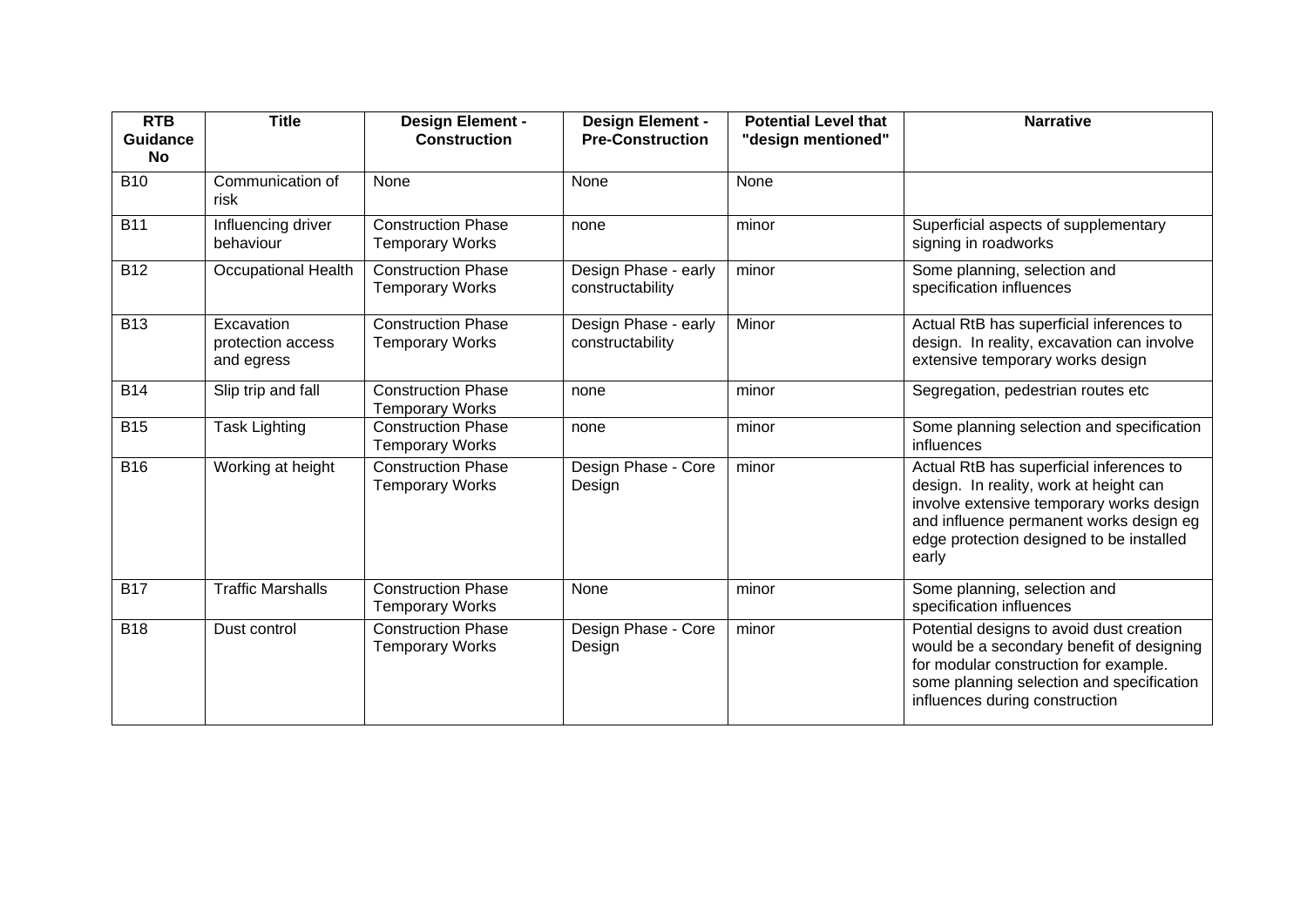| <b>RTB</b><br><b>Guidance</b> | <b>Title</b>                             | <b>Design Element -</b><br><b>Construction</b>      | <b>Design Element -</b><br><b>Pre-Construction</b> | <b>Potential Level that</b><br>"design mentioned" | <b>Narrative</b>                                                                                                                                                                                                                                    |
|-------------------------------|------------------------------------------|-----------------------------------------------------|----------------------------------------------------|---------------------------------------------------|-----------------------------------------------------------------------------------------------------------------------------------------------------------------------------------------------------------------------------------------------------|
| No<br><b>B19</b>              | Noise control                            | <b>Construction Phase</b><br><b>Temporary Works</b> | Design Phase - Core<br>Design                      | minor                                             | Potential designs to avoid noise creation<br>would be a secondary benefit of designing<br>for modular construction for example.<br>some planning selection and specification<br>influences during construction                                      |
| <b>B20</b>                    | <b>Transport logistic</b><br>Management  | <b>Construction Phase</b><br><b>Temporary Works</b> | Design Phase - early<br>constructability           | minor                                             | Overall minor for actual engineering<br>design although planning can be<br>extensive during construction                                                                                                                                            |
| <b>B21</b>                    | Lean Health and<br>Safety                | <b>Construction Phase</b><br><b>Temporary Works</b> | Design Phase - early<br>constructability           | minor                                             | Actual RtB has superficial inferences to<br>design. In reality, lean can involve<br>extensive temporary works design and<br>influence permanent works design eg<br>modular or prefabrication                                                        |
| <b>B22</b>                    | Fatigue                                  | <b>Construction Phase</b><br><b>Temporary Works</b> | None                                               | None                                              | Some planning, selection and<br>specification influences                                                                                                                                                                                            |
| <b>B23</b>                    | Site Health and<br>Safety Inductions     | <b>Construction Phase</b><br><b>Temporary Works</b> | None                                               | none                                              | Some planning, selection and<br>specification influences                                                                                                                                                                                            |
| <b>B24</b>                    | Hand arm Vibration                       | <b>Construction Phase</b><br><b>Temporary Works</b> | Design Phase - Core<br>Design                      | minor                                             | Potential designs to avoid HAV creation<br>would be a secondary benefit of designing<br>for modular construction for example.<br>some planning selection and specification<br>influences during construction - ultimate<br>control normally on-site |
| <b>B25</b>                    | Loading and<br><b>Unloading Vehicles</b> | <b>Construction Phase</b><br><b>Temporary Works</b> | None                                               | none                                              | Some planning, selection and<br>specification influences                                                                                                                                                                                            |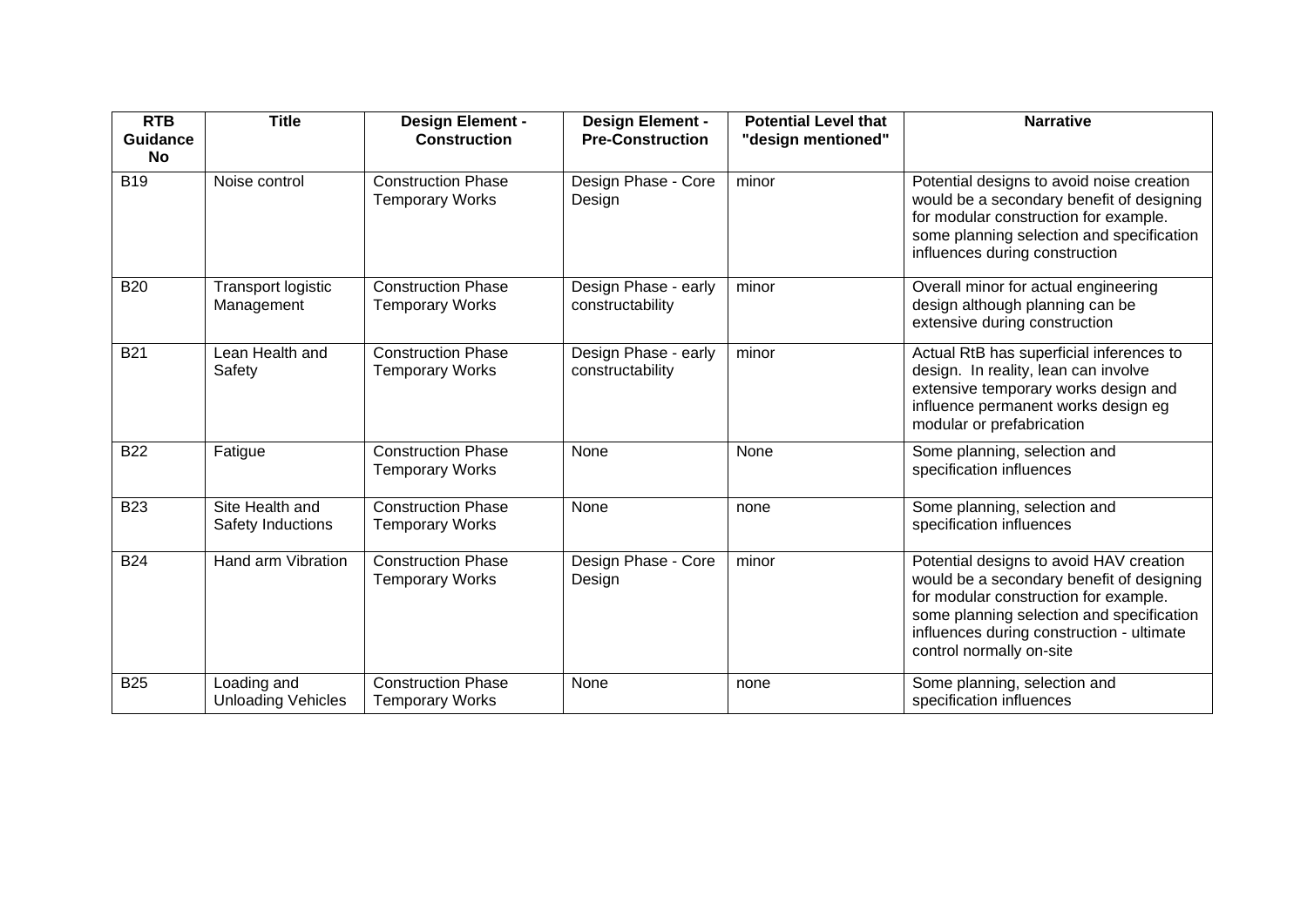| <b>RTB</b><br><b>Guidance</b> | <b>Title</b>              | <b>Design Element -</b><br><b>Construction</b>      | <b>Design Element -</b><br><b>Pre-Construction</b> | <b>Potential Level that</b><br>"design mentioned" | <b>Narrative</b>                                                                                                                                                                                                                                                                                                                                                                              |
|-------------------------------|---------------------------|-----------------------------------------------------|----------------------------------------------------|---------------------------------------------------|-----------------------------------------------------------------------------------------------------------------------------------------------------------------------------------------------------------------------------------------------------------------------------------------------------------------------------------------------------------------------------------------------|
| <b>No</b><br><b>B26</b>       | Design for safety         | <b>Construction Phase</b><br><b>Temporary Works</b> | Design Phase - Core<br>Design                      | minor                                             | The whole RtB is about safety in design -<br>the actual engineering design elements<br>referred to are minor but, big themes are<br>presented about the SiD campaign to be<br>adopted to cover the life of the asset. The<br>tables at the end presenting model<br>performance are surprisingly useful                                                                                        |
| <b>B27</b>                    | Managing TM<br>incursions | <b>Construction Phase</b><br><b>Temporary Works</b> | Design Phase - early<br>constructability           | Major                                             | Sophisticated design and risk assessment<br>process then planning and selection.<br>Initially reads superficially then develops<br>the theme of RSA3 as a means of<br>assessing complex layouts and diversions<br>and temporary work design to incorporate<br>remote monitoring, average speed<br>cameras and maintenance - potentially<br>strong link between design-led aspects<br>and TMgt |
| <b>B29</b>                    | Supervision               | None                                                | None                                               | none                                              | Opportunity missed here - focus is on<br>typical site supervision when design<br>supervision and governance is also critical<br>- see recent HEi244 & issue with wrong<br>bolts on a gantry splice                                                                                                                                                                                            |
| <b>B31</b>                    | Safety Helmet<br>Colours  | None                                                | None                                               | None                                              |                                                                                                                                                                                                                                                                                                                                                                                               |
| <b>B33</b>                    | Occupational<br>Cancers   | None                                                | None                                               | None                                              | Talks about RADON which would<br>probably only come out in preconstruction<br>phase GI desk study & Investigation                                                                                                                                                                                                                                                                             |
| <b>B34</b>                    | Mental Well-being         | None                                                | None                                               | None                                              |                                                                                                                                                                                                                                                                                                                                                                                               |